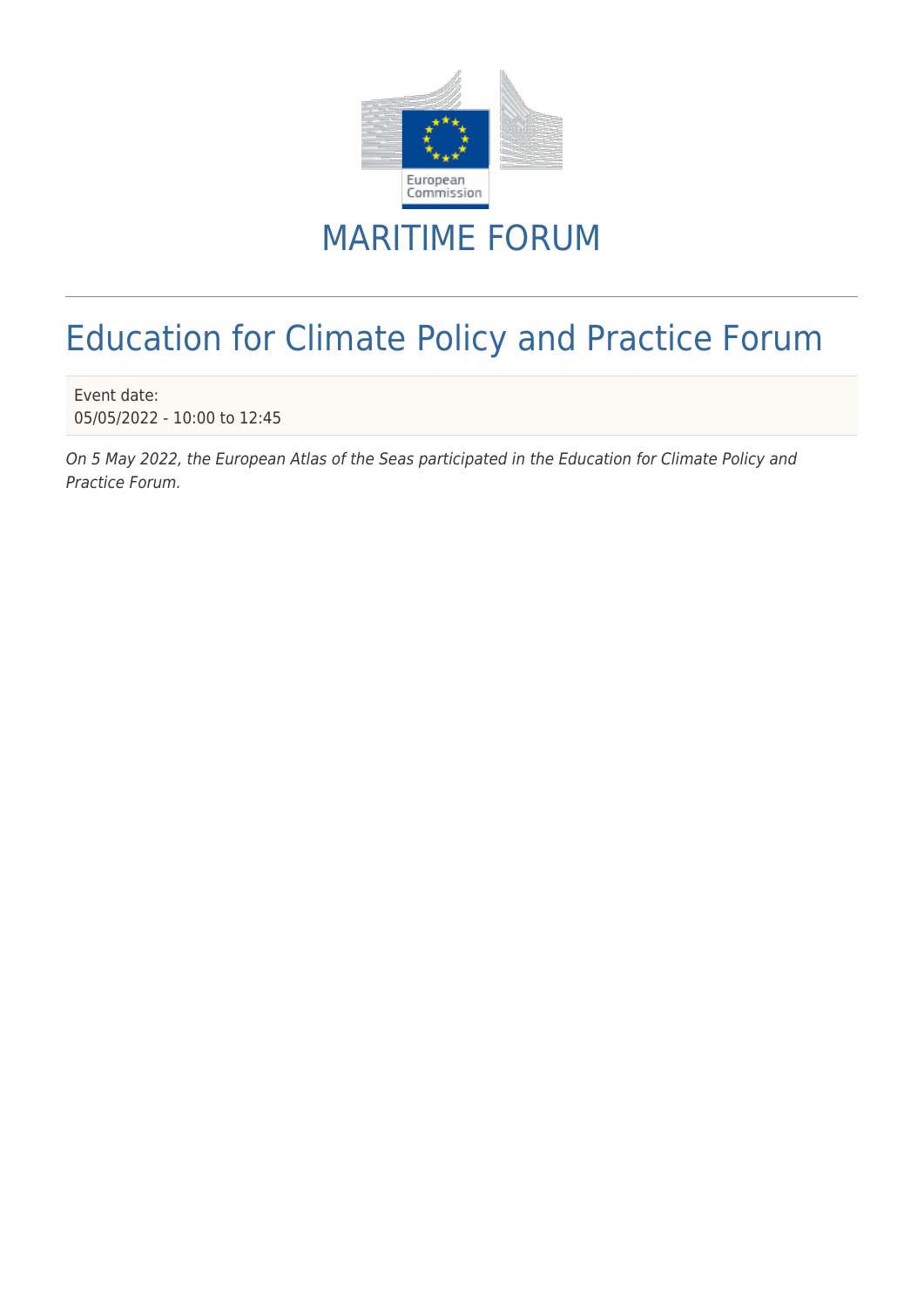

The [Education for Climate Coalition](https://education-for-climate.ec.europa.eu/_en) [2] is the place where the education community at large can engage in co-creation processes. The participatory challenges developed in this frame through coinnovation labs involve teachers, students and education stakeholders aiming at promoting education for environmental sustainability through tangible learning outcomes.

The [Education for Climate Policy and Practice Forum](https://education-for-climate.ec.europa.eu/community/policyevent/about) [3] was the occasion to organise an exchangeand action-driven meeting between policy and practice. It consisted of

- 1. a [high-level panel](https://education-for-climate.ec.europa.eu/community/policyevent/event/policy-and-practice-forum-high-level-panel-how-concretely-equip-learners) [4] discussing how to concretely equip learners with the necessary skills for the green transition with Mariya Gabriel, Commissioner for Innovation, Research, Culture, Education and Youth
- 2. [concrete co-design dialogues](https://education-for-climate.ec.europa.eu/community/search/content/co-design%20dialogue?sort_bef_combine=search_api_relevance+DESC&type=event&field_event_date_op=%3E&field_event_date%5Bvalue%5D=2022-05-04&field_event_date%5Bmin%5D=&field_event_date%5Bmax%5D=) [5] between community members and policy experts around community challenges at different stages of their development.

The four concrete co-design dialogues were on